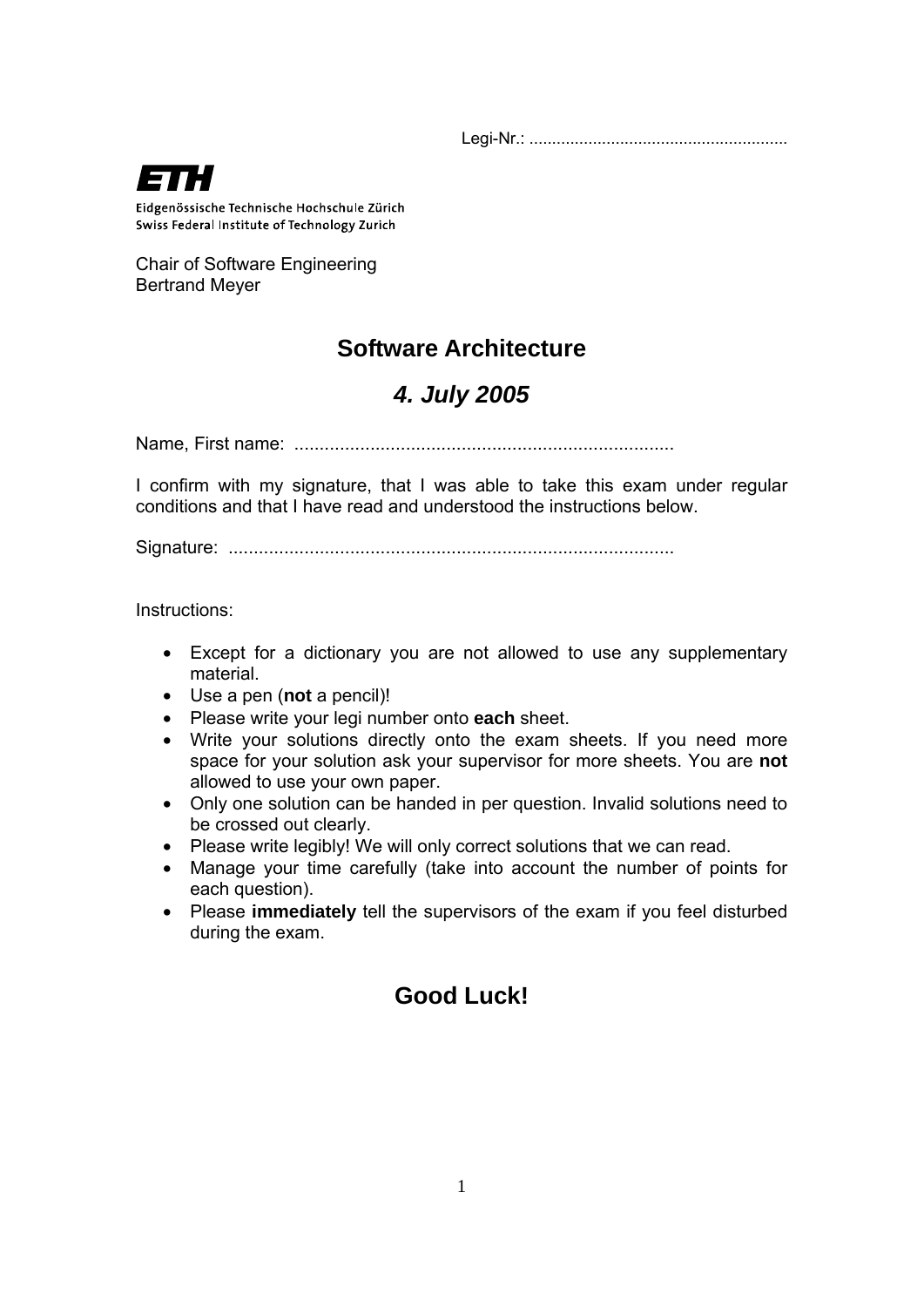| Question       | <b>Number of</b><br>possible points | <b>Points</b> |
|----------------|-------------------------------------|---------------|
|                | 10                                  |               |
| $\overline{2}$ | 18                                  |               |
| 3              | 15                                  |               |
|                |                                     |               |
| 5              | 17                                  |               |
| 6              | 20                                  |               |
| Total          | 87                                  |               |

Grade:...............................................................................................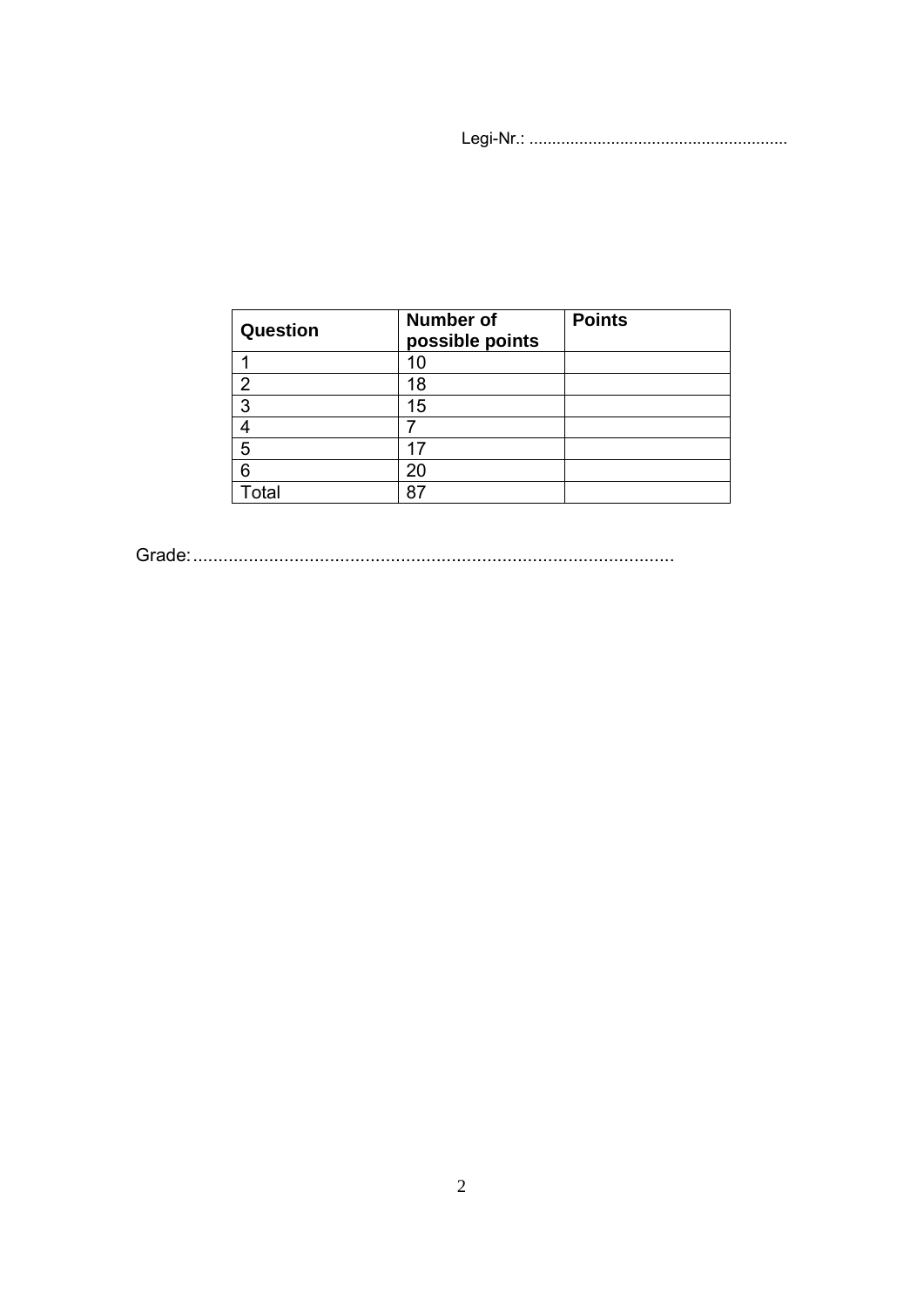# 1 Software Quality Principles (10 Points)

| 1.1 Correctness vs. Robustness (3 Points)<br>Define Software Correctness:                   |
|---------------------------------------------------------------------------------------------|
|                                                                                             |
|                                                                                             |
|                                                                                             |
| Define Software Robustness:                                                                 |
|                                                                                             |
|                                                                                             |
|                                                                                             |
| Give an example illustrating the difference between Software Robustness and<br>Correctness: |
|                                                                                             |
|                                                                                             |
|                                                                                             |
|                                                                                             |
|                                                                                             |
|                                                                                             |
|                                                                                             |
|                                                                                             |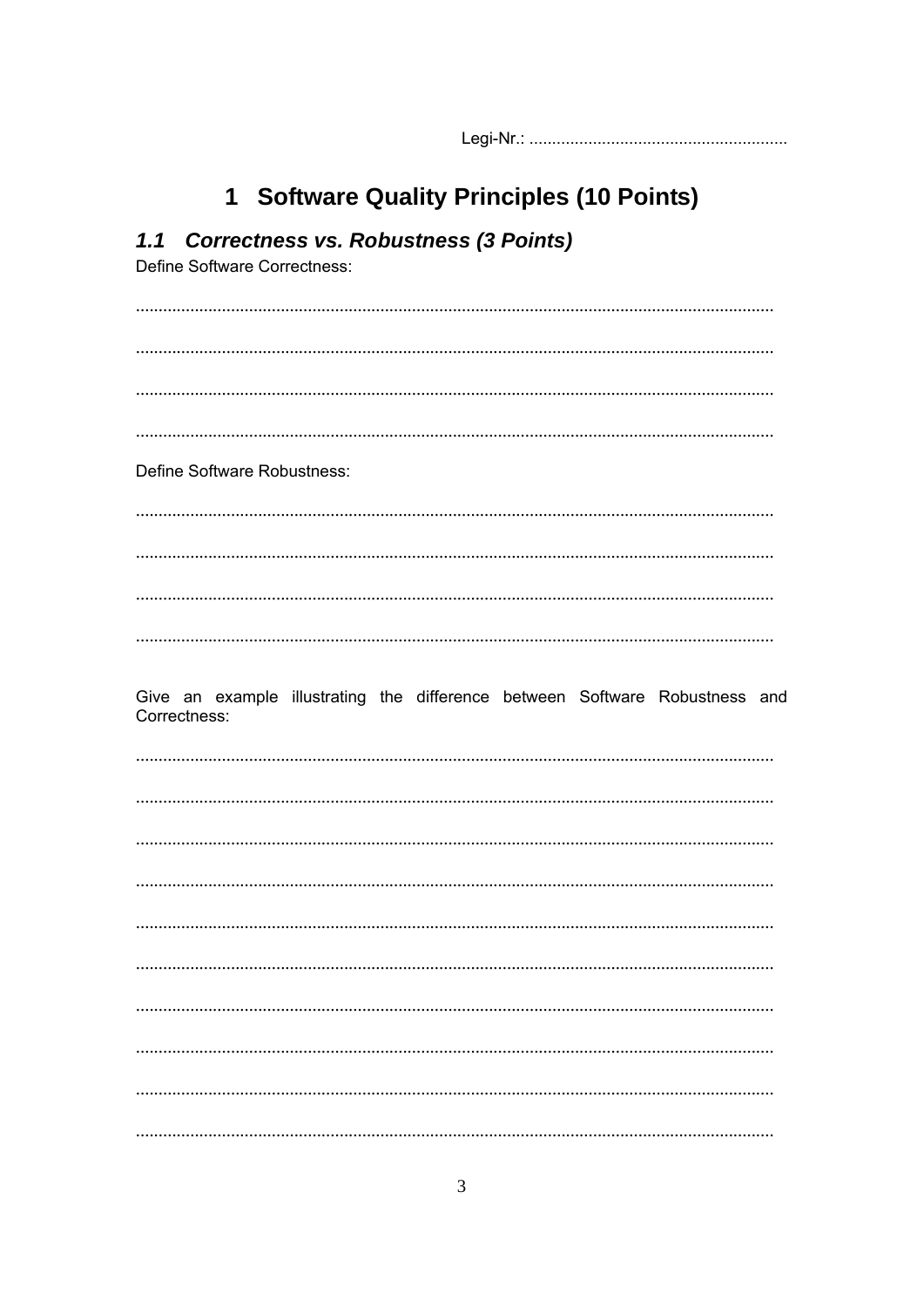# 1.2 External quality factors (3 Points)

Software Correctness and Software Robustness are two external quality factors. List four more external quality factors (no explanation of the factors required):

# 1.3 Principles (4 Points)

Typically a DVD-Player only has a few buttons on the case and does not allow modifying the internal parameters of the electronic device. What modularity principle does this reflect? Explain the advantage of applying this principle.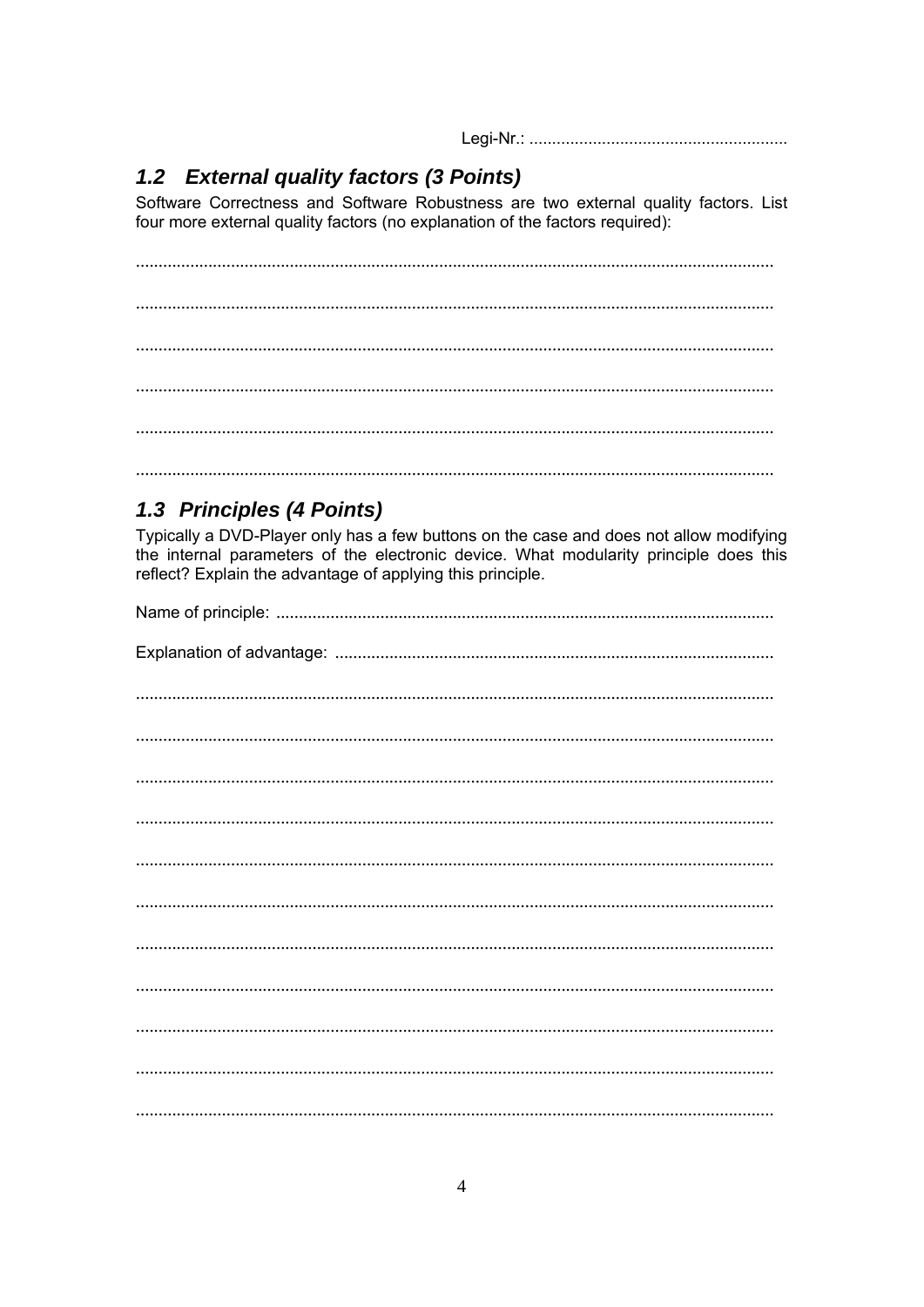# **2 Design by Contract (18 Points)**

## *2.1 True or false (8 Points)*

Consider the following statements. For each of the statements tell whether it is true or false by writing "T" for true or "F" for false.

| Answer | <b>Statement</b>                                                                                                                        |
|--------|-----------------------------------------------------------------------------------------------------------------------------------------|
|        | Contracts of software elements are explicit declarations of the element's goal<br>that are stored separately from the software element. |
|        | Preconditions are obligations for the client but benefits for the supplier.                                                             |
|        | The class invariant must be satisfied before and after object creation and<br>before and after qualified feature calls.                 |
|        | Preconditions only have to hold for qualified feature calls.                                                                            |
|        | A descendant class may strengthen but not weaken a postcondition.                                                                       |
|        | A postcondition violation is a bug in the client.                                                                                       |
|        | The invariant of a class automatically includes the invariant clauses from all its<br>parents, "or"-ed (disjunction).                   |
|        | The execution of a rescue clause must re-establish the class invariant unless<br>it re-triggers the exception.                          |

# *2.2 Class completion (10 Points)*

Consider the class *COFFEE\_MACHINE* below. Complete the creation procedure *make* and provide all **preconditions**, **postconditions**, and **invariants**. Use the given lines, but note that the number of lines provided does not indicate the number of lines of code required. Make sure that your implementation achieves the following coffee machine operating modes:

- One can only refill coffee or water if the coffee container or water tank is not completely filled up.
- One can only brew a coffee or espresso if there is enough coffee and water.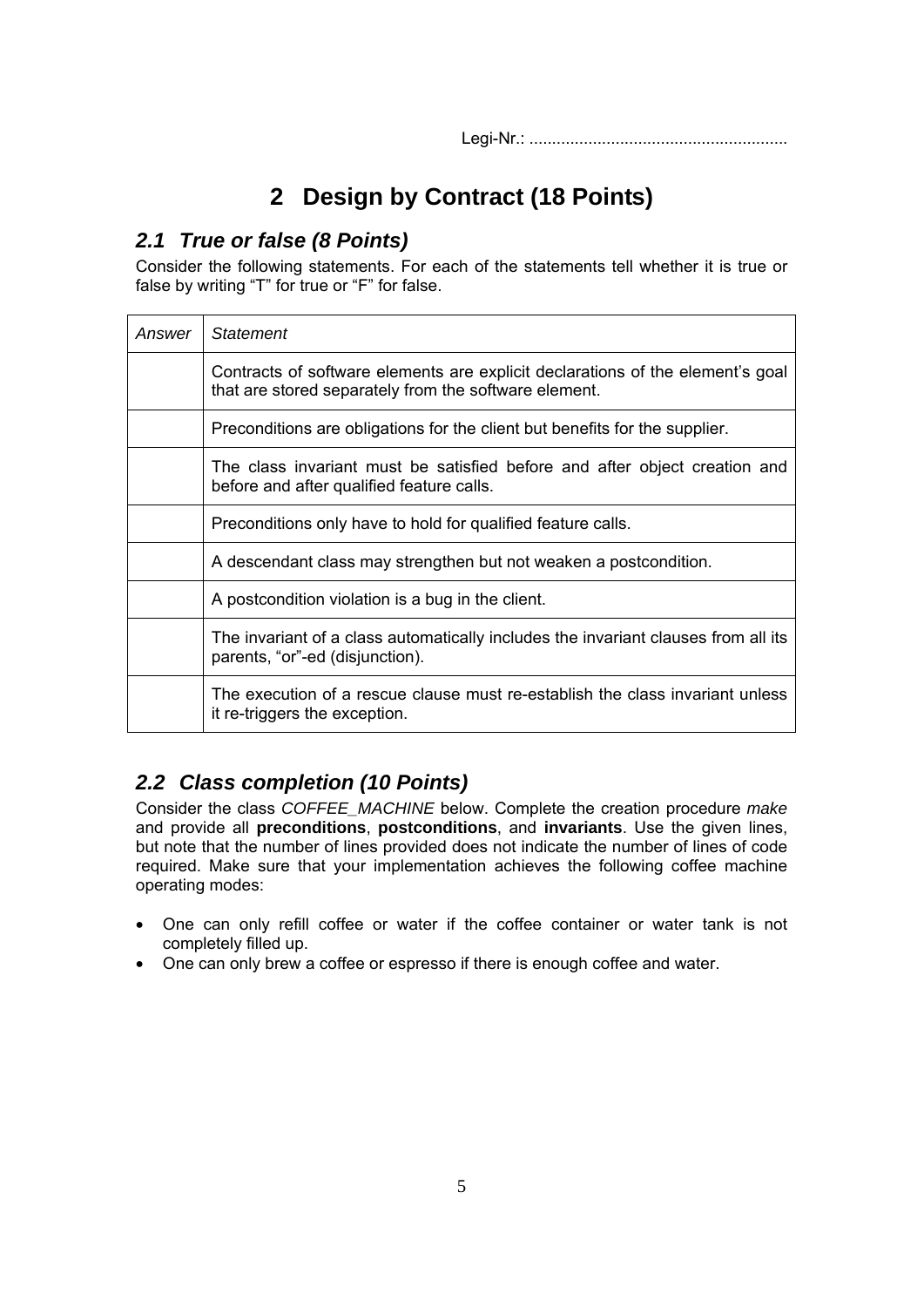#### **class**

 *COFFEE\_MACHINE* 

#### **create**

 *make* 

**feature** -- Initialization

#### *make* **is**

-- Create a new coffee machine.

**do** 

| ensure |  |
|--------|--|
|        |  |
|        |  |
|        |  |

### **feature** -- Access

- *container\_capacity: INTEGER* **is** *20* -- Maximal number of units the coffee container can contain
- *tank\_capacity: INTEGER* **is** *20* -- Maximal number of units the water tank can contain
- *coffee\_units: INTEGER* **is** *2* -- Amount of coffee units needed to brew a coffee
- *espresso\_units: INTEGER* **is** *1* -- Amount of coffee units needed to brew an espresso
- *coffee\_water: INTEGER* **is** *2* -- Amount of water units needed to brew a coffee
- *espresso\_water: INTEGER* **is** *1* -- Amount of water units needed to brew an espresso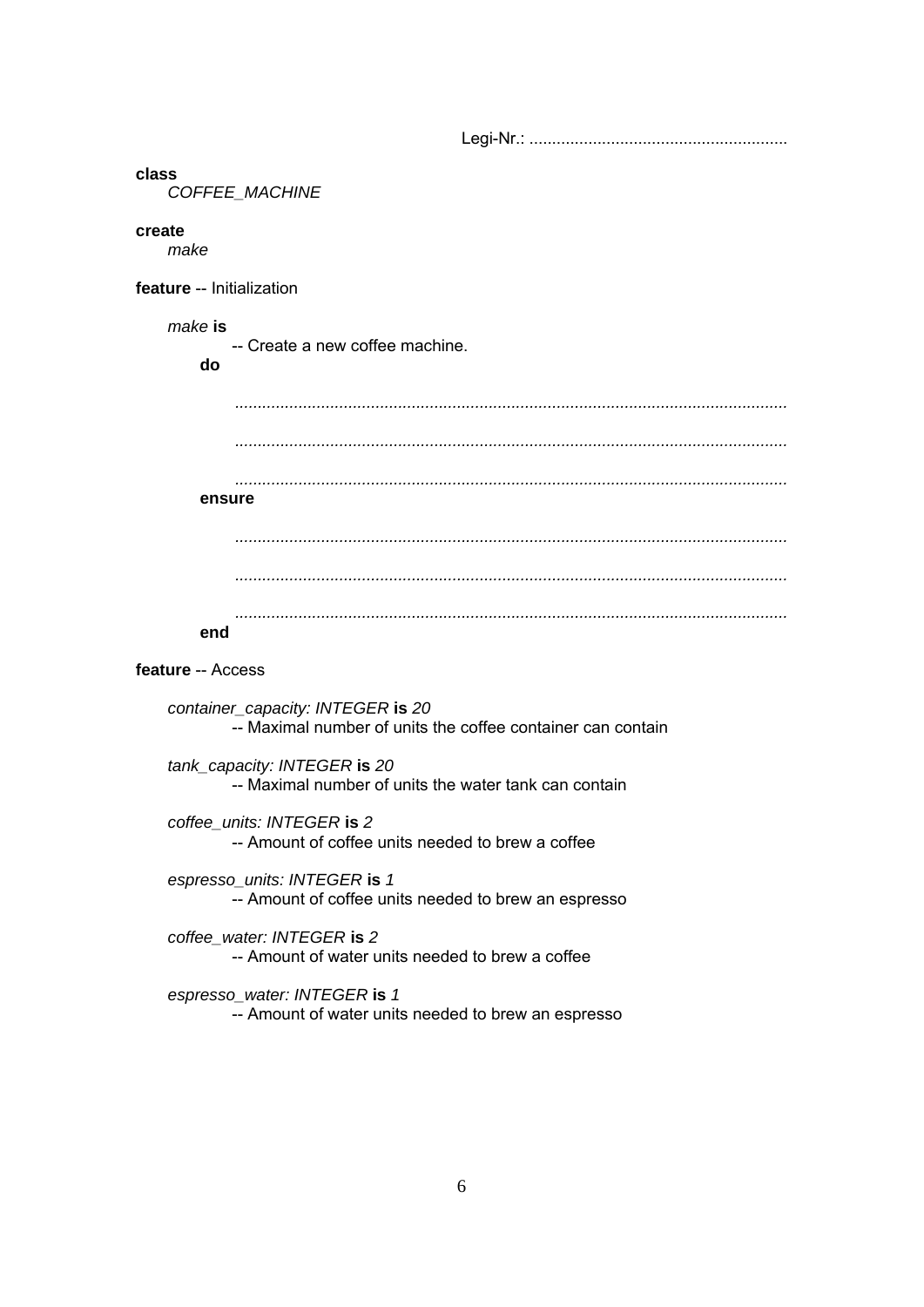feature -- Measurement coffee\_in\_container: INTEGER -- Number of coffee units in container water\_in\_tank: INTEGER -- Number of water units in tank feature -- Element change refill\_coffee is -- Refill coffee container. require do coffee in container := container capacity ensure end refill\_water is -- Refill water tank. require do water\_in\_tank :=  $tank$ \_capacity ensure end feature -- Basic operations brew coffee is -- Brew coffee. require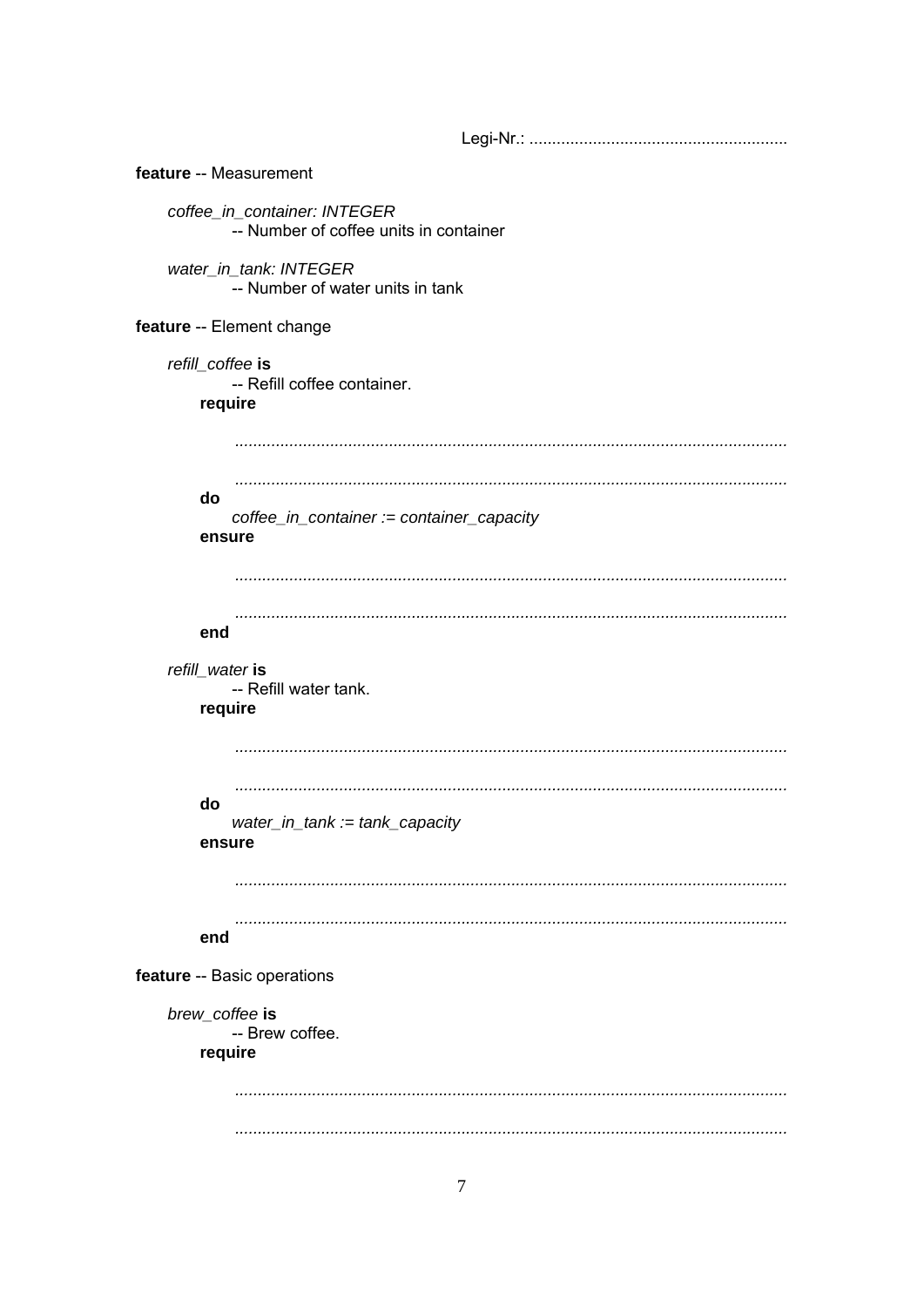```
do
   coffee_in_container := coffee_in_container - coffee_units
   water_in_tank := water_in_tank - coffee_water
  ensure
   end
 brew_espresso is
   -- Brew espresso.
  require
    do
   coffee in container := coffee in container - espresso units
   water_in_tank := water_in_tank - espresso_water
  ensure
   end
invariant
```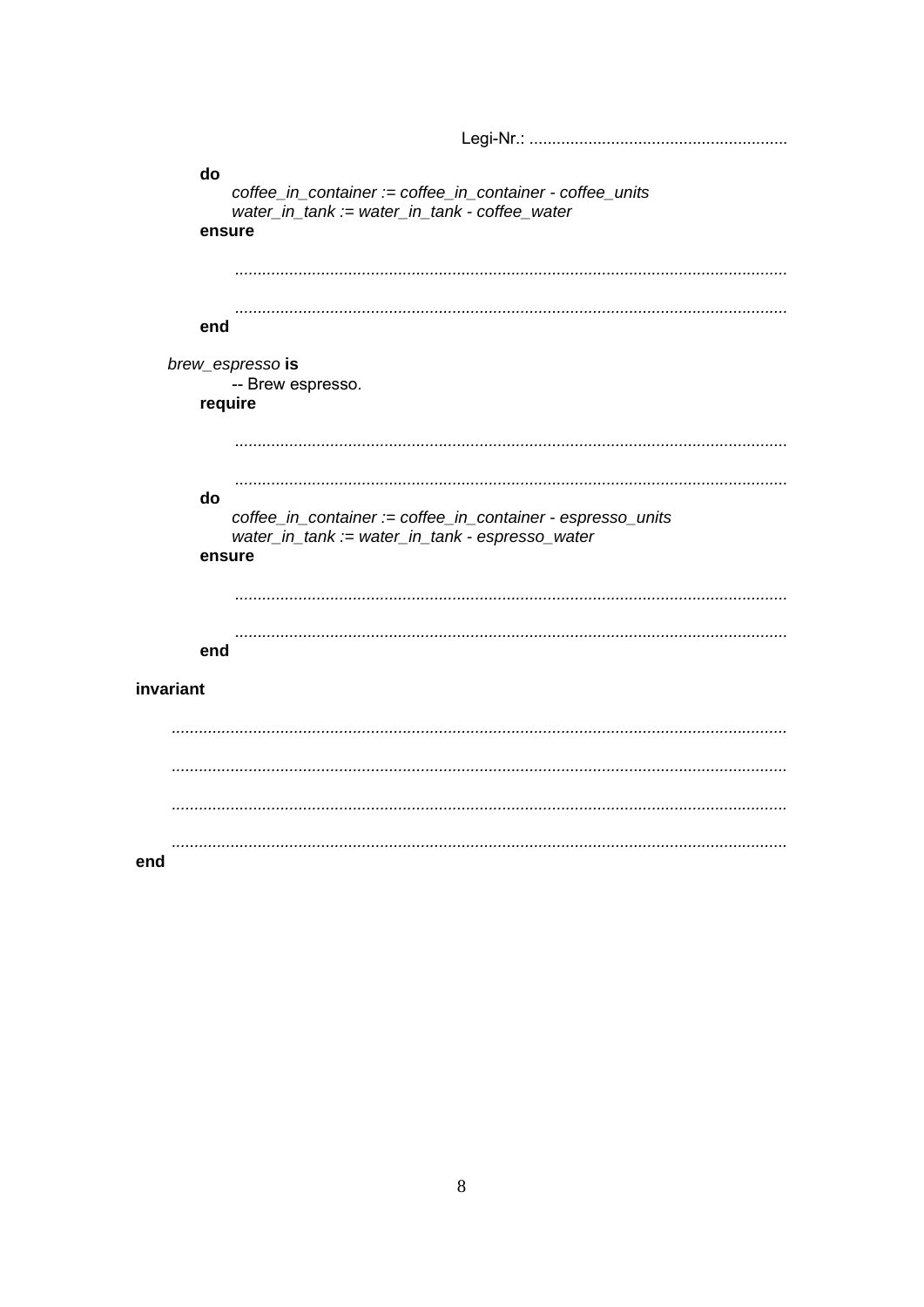# **3 Inheritance (15 Points)**

Assume we have the following inheritance hierarchy that describes the classes used for a movie and video game rental place. A *RENTABLE* is an item that can be rented by a customer of the rental company.



## *3.1 Polymorphic assignments (6 Points)*

Furthermore assume that we have declared the following variables:

 *video\_game: VIDEO\_GAME dvd: DVD\_MOVIE rentable: RENTABLE vhs: VHS\_MOVIE movie: MOVIE* 

For each of the following assignment instructions write a "T" if and only if it is valid according to the rules of type conformance and general syntax requirements of Eiffel. If it is invalid write an "F".

| <b>Answer</b> | <b>Assignment instruction</b> |
|---------------|-------------------------------|
|               | $videogame := rentable$       |
|               | $dvd := movie$                |
|               | $rentable := movie$           |
|               | $rentable := dvd$             |
|               | $move := vhs$                 |
|               | $move := video\_game$         |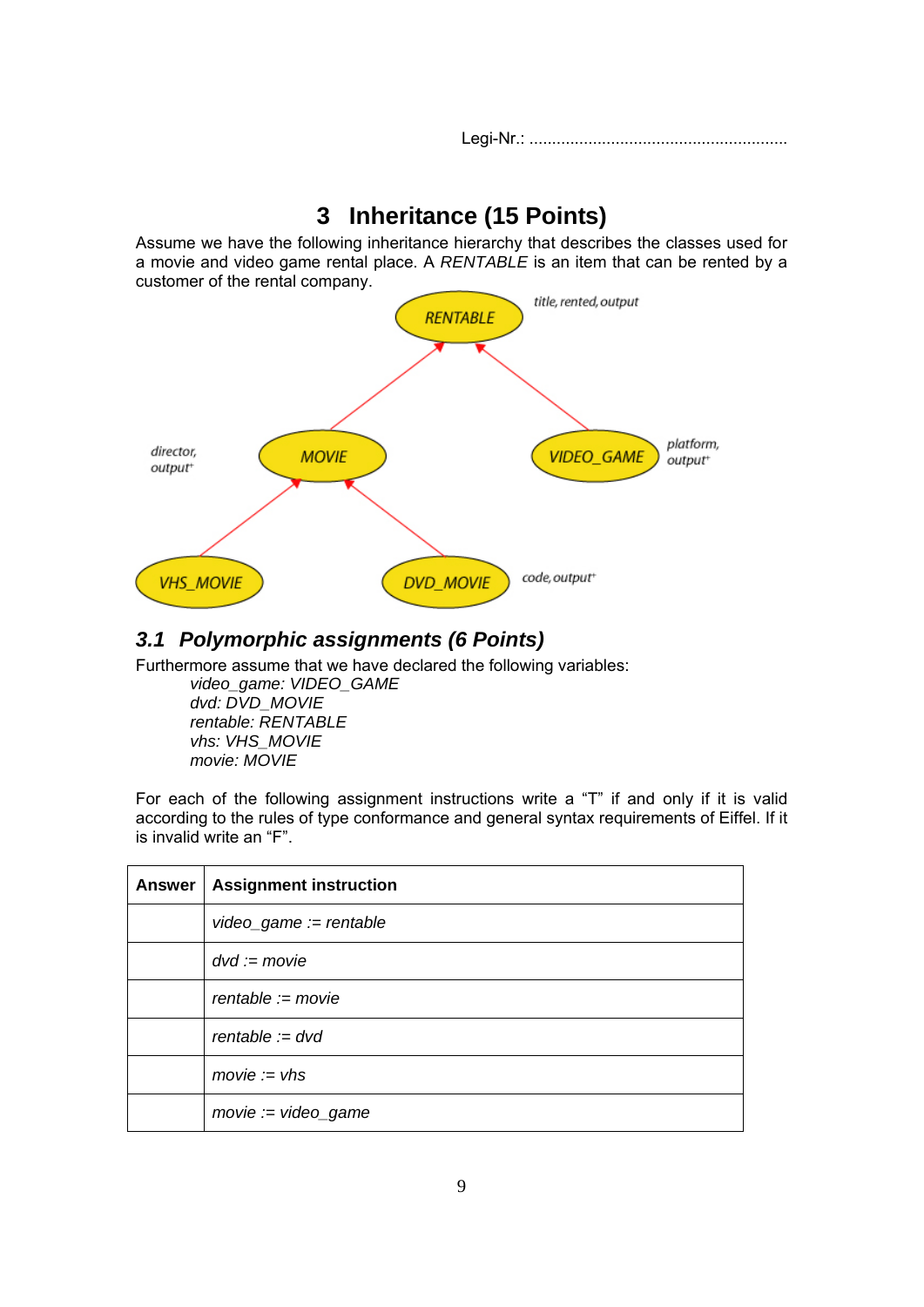## *3.2 Implementation (6 Points)*

Below you see the class text of *RENTABLE.* Read through it carefully.

### **class** *RENTABLE*

### **create**

 *make* 

**feature** -- Initialization

```
 make (an_id: like id; a_title: like title) is
                -- Instantiate object with `a_title' and `an_id'.
         require
                 an_id_valid: an_id > 0 
                 a_title_valid: a_title /= Void and then not a_title.is_empty 
         do
                 id := an_id 
                title := a title
         ensure
                 id_set: id = an_id 
                 title_set: title = a_title 
         end
```
### **feature** -- Access

 *id: INTEGER* -- ID number  *title: STRING* -- Title  *rented: BOOLEAN*  -- Is the item rented out? **feature** -- Basic operations

 *output* **is**

-- Output information on this item. **do**  *io.put\_string (id.out + "%N") io.put\_string (title + "%N")* **end**

### **invariant**

 *id\_valid: id > 0 title\_valid: title /= Void* **and then not** *title.is\_empty*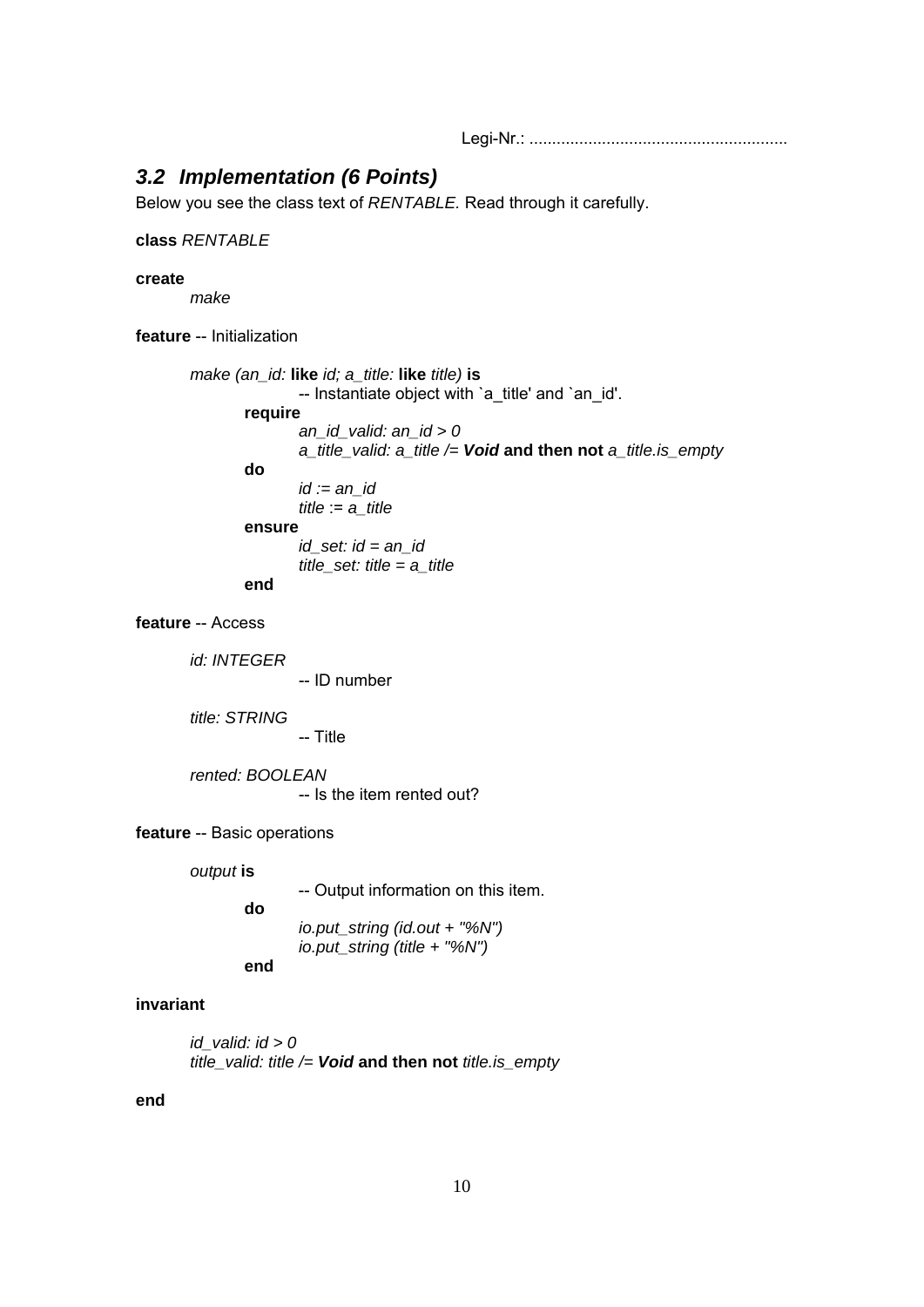Fill in the text below that is needed to override the feature *output* in the classes *MOVIE* and *DVD\_MOVIE.* Read the comments of *output* to see what information should be written onto the console. Try to write the features as concisely as possible.

### **class** *MOVIE* **inherit**

 *RENTABLE* ..........................................................................................................

#### **create**

 *make\_with\_director* 

### **feature** -- All features

 *make\_with\_director (an\_id:* **like** *id; a\_title:* **like** *title; a\_director:* **like** *director)* **is** -- Instantiate object with `a\_title', `an\_id' and `a\_director'. **require**  *an\_id\_valid: an\_id > 0 a\_title\_valid: a\_title /= Void* **and then not** *a\_title.is\_empty a\_director: a\_director /= Void* **and then not** *a\_director.is\_empty* **do**  *make (an\_id, a\_title) director := a\_director* **ensure**  *id\_set: id = an\_id title\_set: title = a\_title director\_set: director = a\_director* **end**  *director: STRING* -- Director of this movie  *output* **is** -- Output information on current movie. -- (First output the id and a line break. Then write the title and on a -- new line output the name of the director followed by a line -- break.) **do** ....................................................................................  *.................................................................................... ....................................................................................* **end**

#### **invariant**

 *director\_valid: director /= Void* **and then not** *director.is\_empty*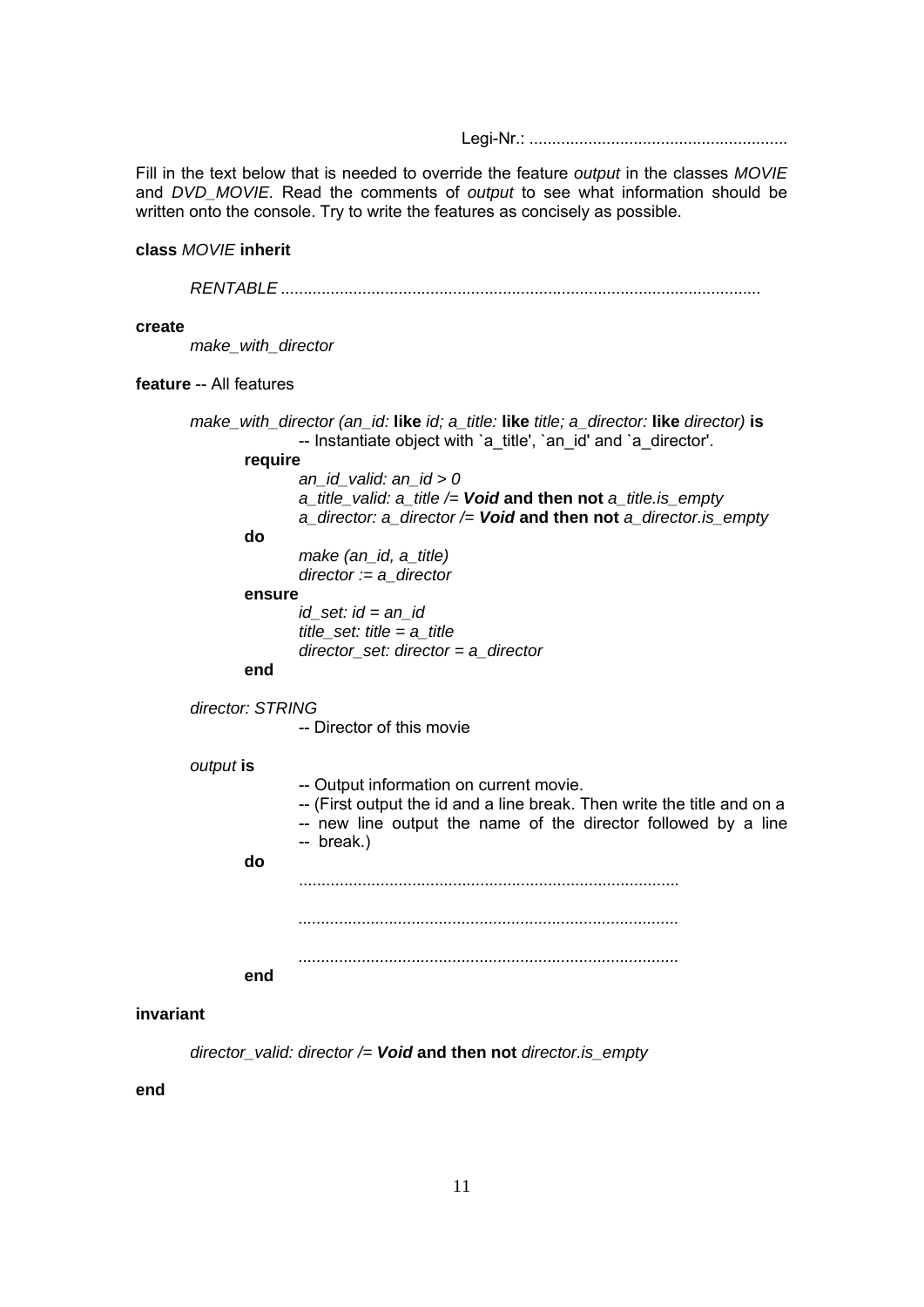Legi-Nr.: ......................................................... **class** *DVD\_MOVIE* **inherit**  *MOVIE* ............................................................................................................... **create** *make\_with\_code*  **feature** -- All features  *make\_with\_code (an\_id:* **like** *id; a\_title:* **like** *title; a\_director:* **like** *director; a\_code:* **like** *code)* **is** -- Instantiate object with `a\_title', `an\_id', `a\_director' and `a\_code'. **require**  *an\_id\_valid: an\_id > 0 a\_title\_valid: a\_title /= Void* **and then not** *a\_title.is\_empty a\_director: a\_director /= Void* **and then not** *a\_director.is\_empty code\_valid: code >= 0* **and** *code <= 6* **do**  *make\_with\_director (an\_id, a\_title, a\_director) code := a\_code* **ensure**  *id\_set: id = an\_id title\_set: title = a\_title director\_set: director = a\_director code\_set: code = a\_code* **end**  *code: INTEGER* -- Region code of dvd  *output* **is** -- Output information on current movie. -- (First output the id and a line break. Then write the title and on a -- new line output the code followed by a line break.) **do** ....................................................................................  *.................................................................................... ....................................................................................* **end invariant**

*code* valid:  $code \ge 0$  **and**  $code \le 6$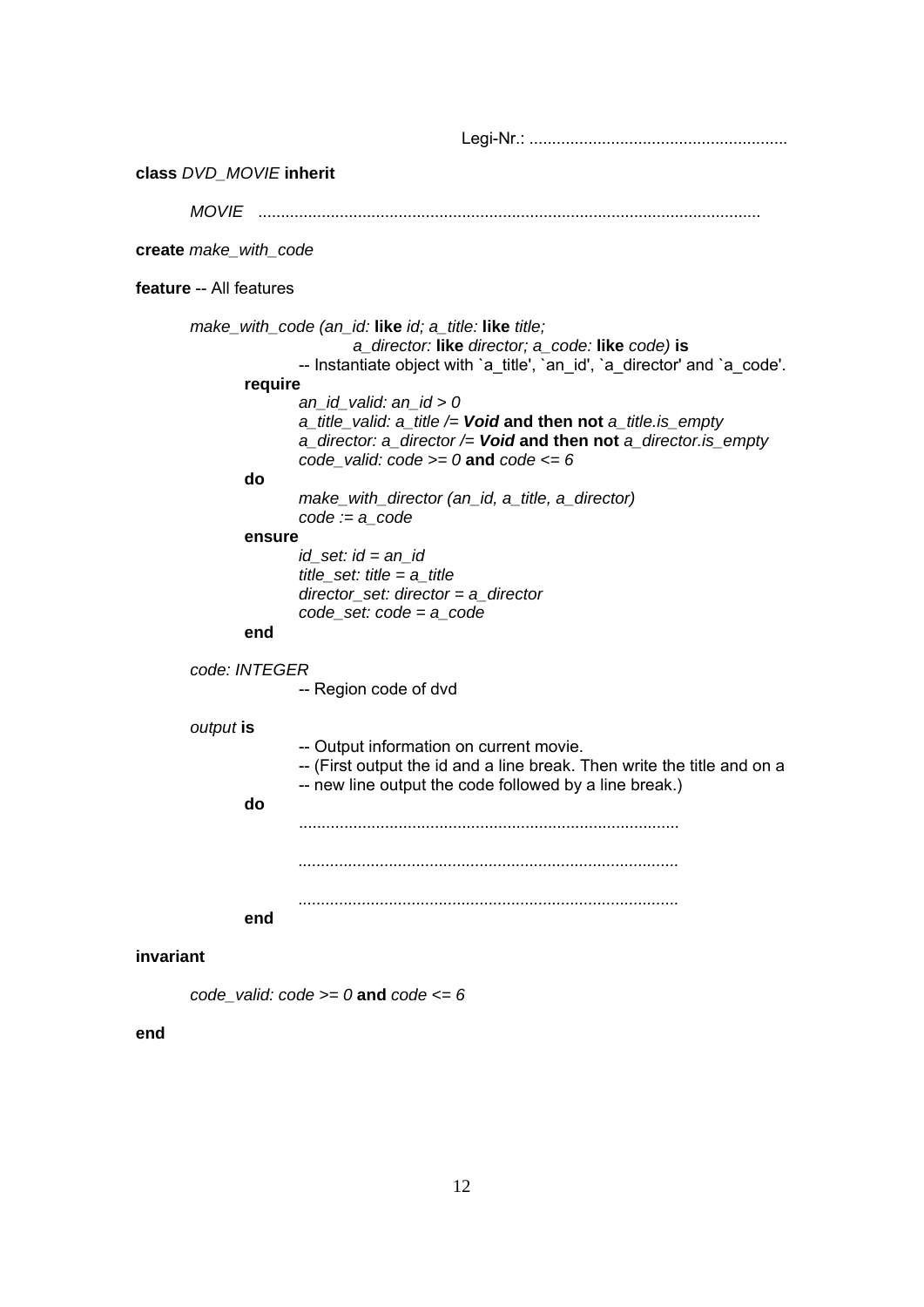## 3.3 Dynamic binding (3 Points)

Give the exact output (i.e. the lines that are displayed in the console window) as a result of executing the following feature make.

make is

-- Cration procedure.

local

dvd: DVD MOVIE vhs: VHS MOVIE movie: MOVIE

do

create dvd.make with code (1, "House of Flying Daggers", "Yimou Zhang", 1) create vhs.make with director (2, "Hero", "Yimou Zhang") create movie.make\_with\_director (3, "Spiderman 2", "Sam Raimi") movie.output  $move := vhs$ movie.output dvd.output

end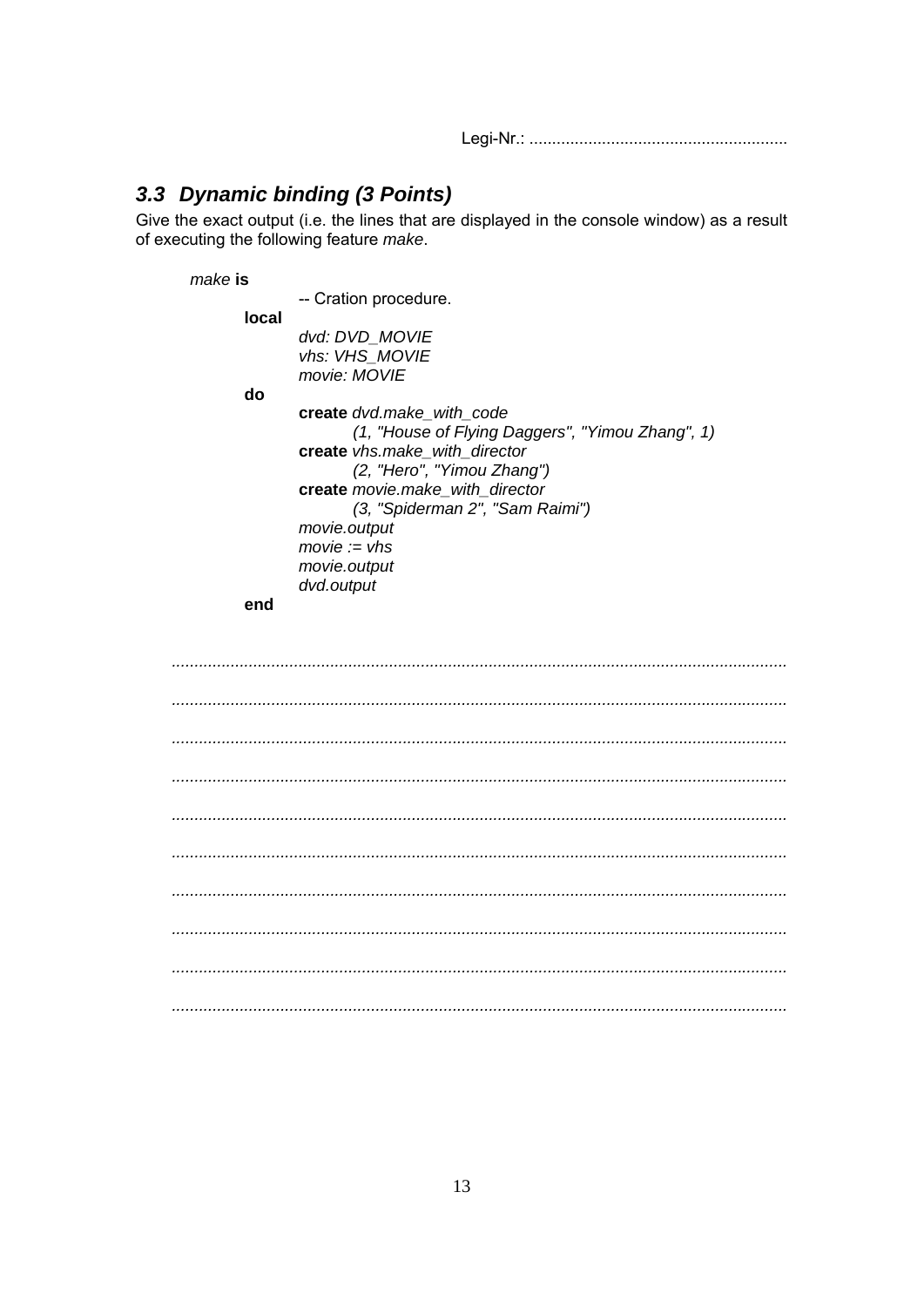# **4 Adding good contracts to an existing design pattern (7 points)**

The *Chain of Responsibility* pattern addresses situations where several objects may possibly handle a client request but one does not know in advance which object will eventually treat the request.



The *APPLICATION* sends a request to a *HANDLER*. A handler belongs to a chain of handlers (the "chain of responsibility"). For example:



If the handler receiving the request (*HANDLER1* in the previous diagram) does not know how to process this request, it simply forwards the request to its neighbor. The neighbor may be able to handle the request; if yes, it handles it, otherwise it passes the request again to the next handler on the chain. The request follows the "chain of responsibility" until one *HANDLER* is able to *handle* the request (the *HANDLER2* in the previous picture). Only one object handles the request.

 A *HANDLER* only needs to know the *next* handler on the chain; it does not need to know which handler will process the request in the end. Hence less coupling between objects and more flexibility. It is also easy to change responsibilities or add or remove potential handlers from a chain because other objects do not know which handler will eventually take care of the request.

 There is no guarantee that a request gets handled in the end. There may be no handler with the right qualification to handle a special request. The boolean query *handled* gives clients the ability to check whether their requests have been processed.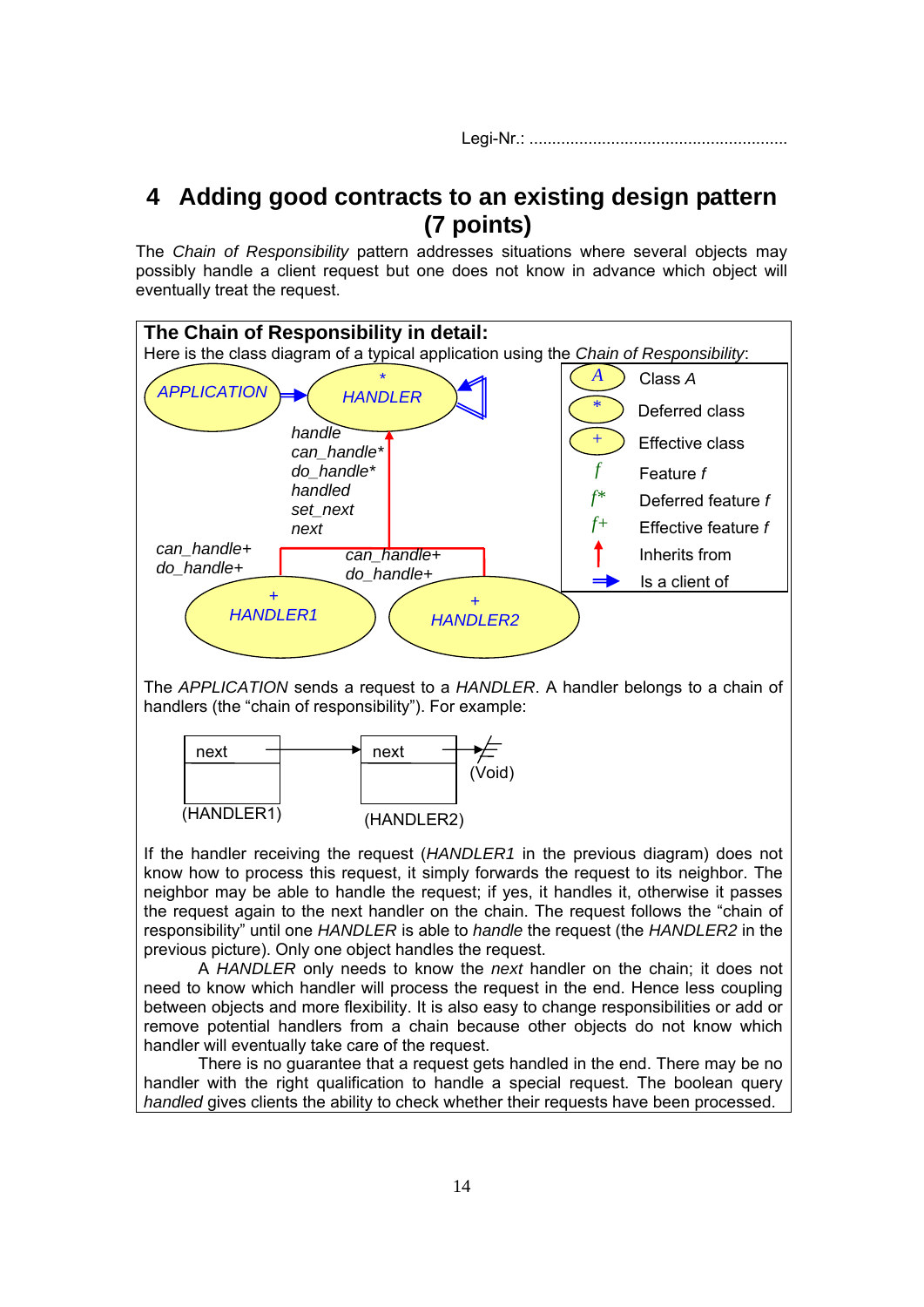Contracts play an important role in implementing the *Chain of Responsibility* pattern:

- They express that some objects *can\_handle* requests and others cannot;
- They provide some information to clients through query *handled*.

The goal of this exercise is to equip the class *HANDLER* with the appropriate contracts.

### **To do:**

Add contracts (preconditions, postconditions) to the following class *HANDLER*. Note: There is exactly one assertion clause missing per dotted line.

### **deferred class**

*HANDLER [G]-- G represents a request.* 

```
feature {NONE} -- Initialization 
       make (a_successor: like next) is
                   -- Set `next' to `a_successor'.
              do
                    next := a_successor 
              ensure
             ……………………………………………………………………………………. 
              end
feature -- Access 
       next: HANDLER [G] 
                    -- Successor in the chain of responsibility 
feature -- Status report 
       can_handle (a_request: G): BOOLEAN is
                    -- Can current handle `a_request'?
              deferred
              end
       handled: BOOLEAN 
                   -- Has request been handled?
feature -- Element change 
       set_next (a_successor: like next) is
                   -- Set `next' to `a_successor'.
              do
                    next := a_successor 
              ensure
             ……………………………………………………………………………………. 
              end
```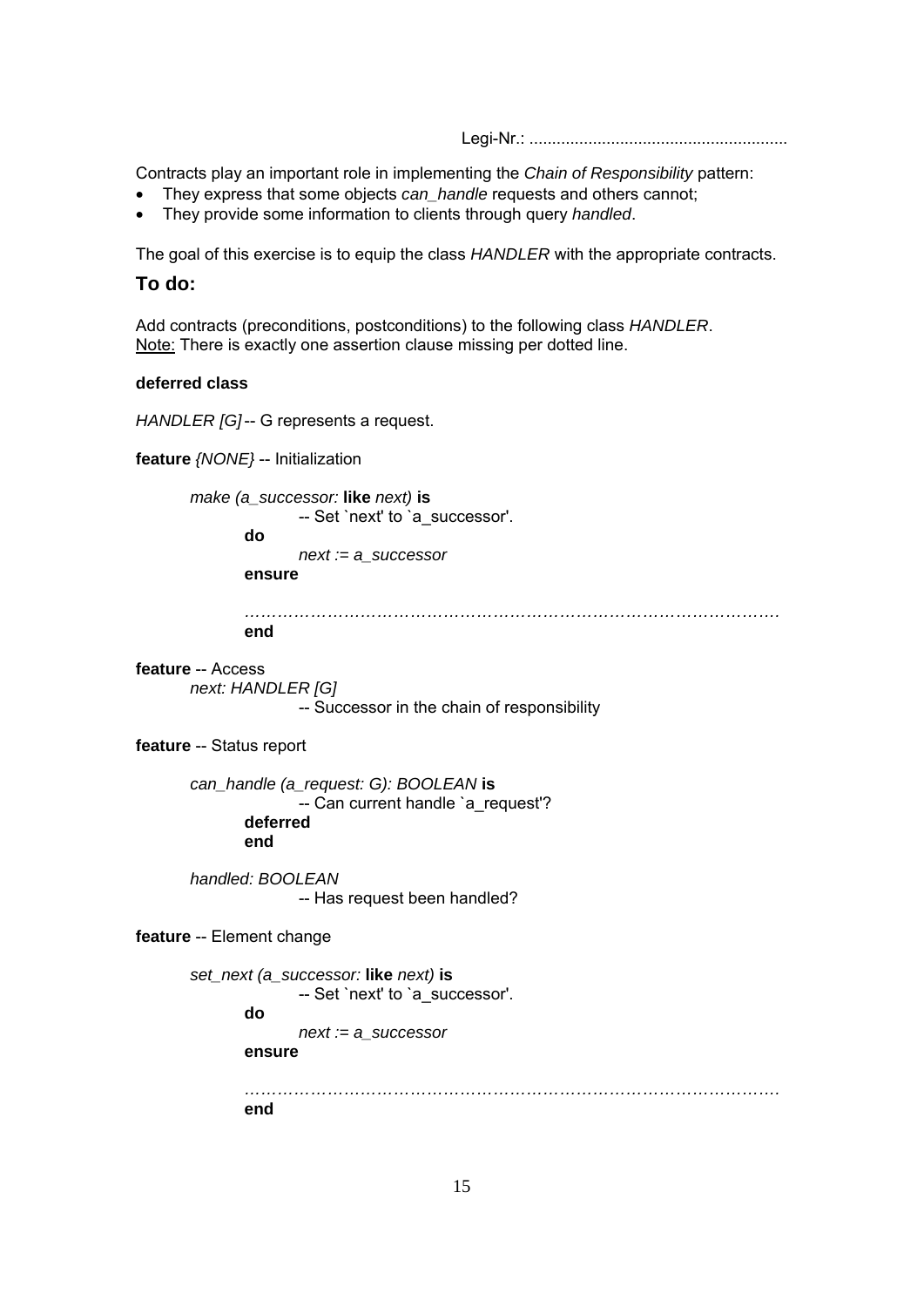**feature** -- Basic operation  *handle (a\_request: G)* **is** -- Handle `a\_request' if `can\_handle' otherwise forward it to `next'. -- If `next' is void, set `handled' to False. **do** **if** *can\_handle (a\_request)* **then**  *do\_handle (a\_request) handled := True* **else** -- Cannot handle request. **if** *next /= Void* **then** -- Forward it to next handler.  *next.handle (a\_request) handled := next.handled* **else** -- Request not handled.  *handled := False* **end** **end** **ensure** *…………………………………………………………………………………… …………………………………………………………………………………… ……………………………………………………………………………………* **end feature** *{NONE}* -- Implementation  *do\_handle (a\_request: G)* **is** -- Handle `a\_request'. **require**  *……………………………………………………………………………………..* **deferred** **end**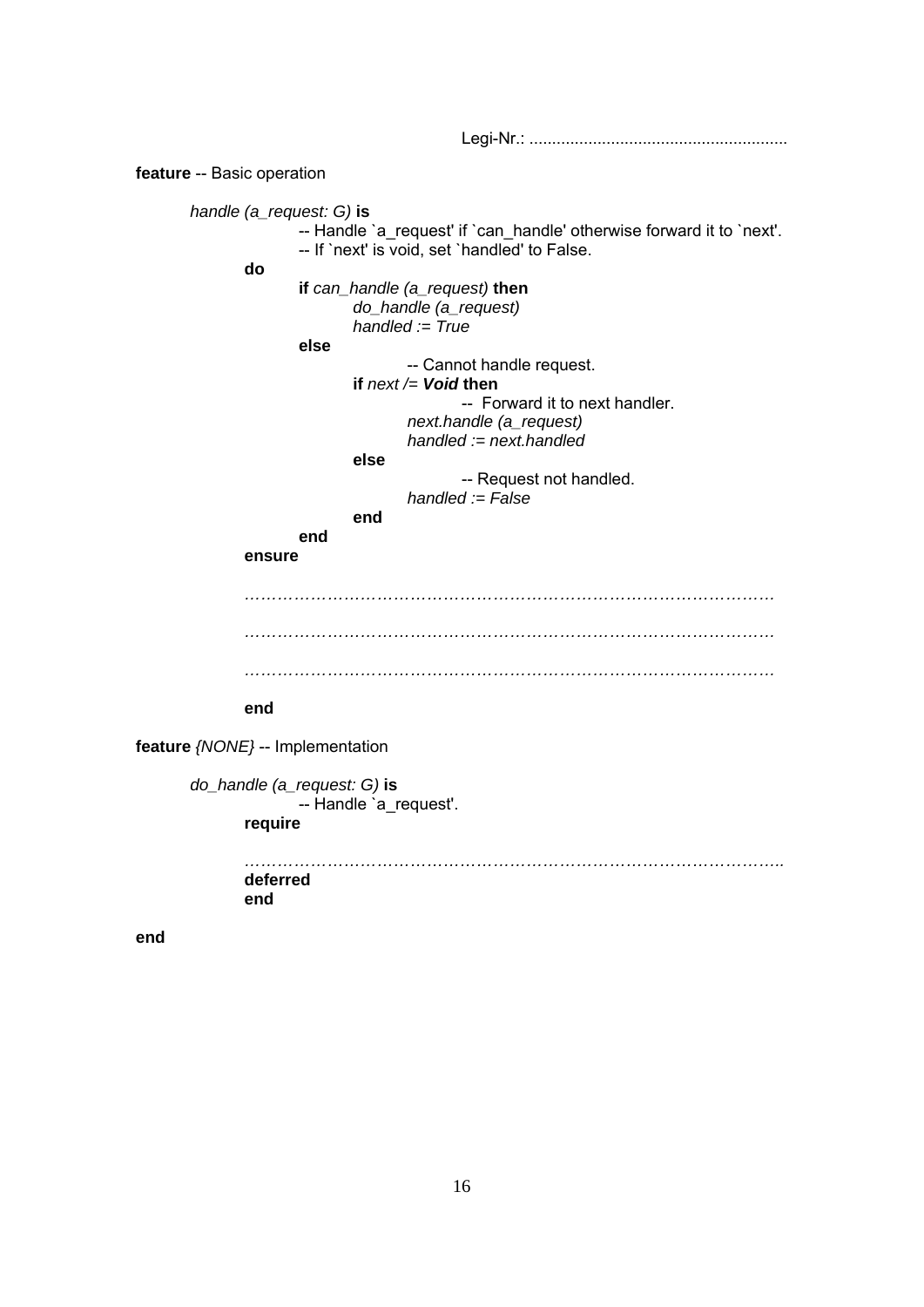# **5 Genericity (17 Points)**

In this task you are asked about the differences between two list classes. Then you have to complete the interface of a class *HASH\_TABLE* and a class *LIST*. Finally, you have to decide if the given Eiffel statements compile or not.

## *5.1 Two lists (4 Points)*

Consider the following two classes:

**class** *LIST\_1* [*G*]

... **feature** {*NONE*} -- Implementation  *storage*: *ARRAY* [*G*]

**end**

**class** *LIST\_2*

... **feature** {*NONE*} -- Implementation  *storage*: *ARRAY* [*ANY*]

### **end**

For each of the following statements write one of: "L1" if it is true for *LIST\_1*; "L2" if it is true for *LIST\_2;* "L1, L2" if it is true for both.

| Answer | <b>Statement</b>                                                                    |
|--------|-------------------------------------------------------------------------------------|
|        | Is a generic class.                                                                 |
|        | Is client of a generic class.                                                       |
|        | Can be used as a container for objects of types conforming to ANY.                  |
|        | Can be restricted to store a list of objects of types conforming to<br>STRING only. |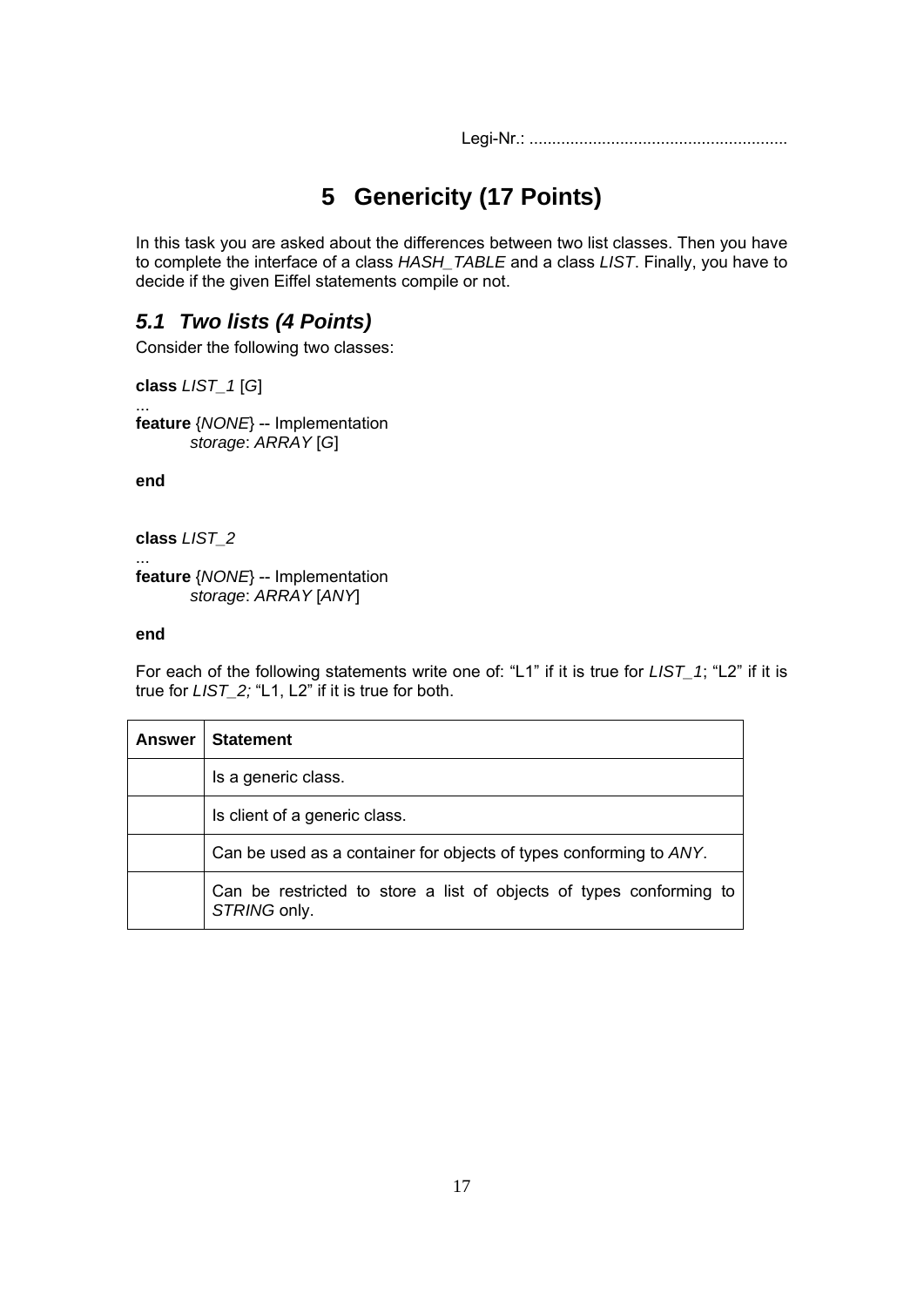## *5.2 Fill in the types (8 Points)*

Have a look at the following two partial class interfaces. Class *HASH\_TABLE* represents data structures where arbitrary objects (*G*) can be associated with hashable objects (*H*). Class *LIST* represents a list of which no specific representation is known. In both class interfaces type names have been replaced with ........................ (a dotted line). Fill in the missing type information.

| class interface HASH_TABLE [G, H -> HASHABLE]<br>feature |
|----------------------------------------------------------|
| -- Does structure include value `v'?                     |
|                                                          |
| require<br>valid_key: valid_key (k)                      |
|                                                          |
|                                                          |
| require<br>valid_key: valid_key (k)<br>ensure            |
| associated: <i>item</i> $(k) = v$                        |
|                                                          |
| end                                                      |
| class interface LIST [G]<br>feature                      |
| -- Does structure include `v'?                           |
| <i>item</i> :<br>-- Item at current cursor position      |
| require<br>not_off: not off                              |
| count.<br>-- Number of items in structure                |
| <i>is_empty</i> :                                        |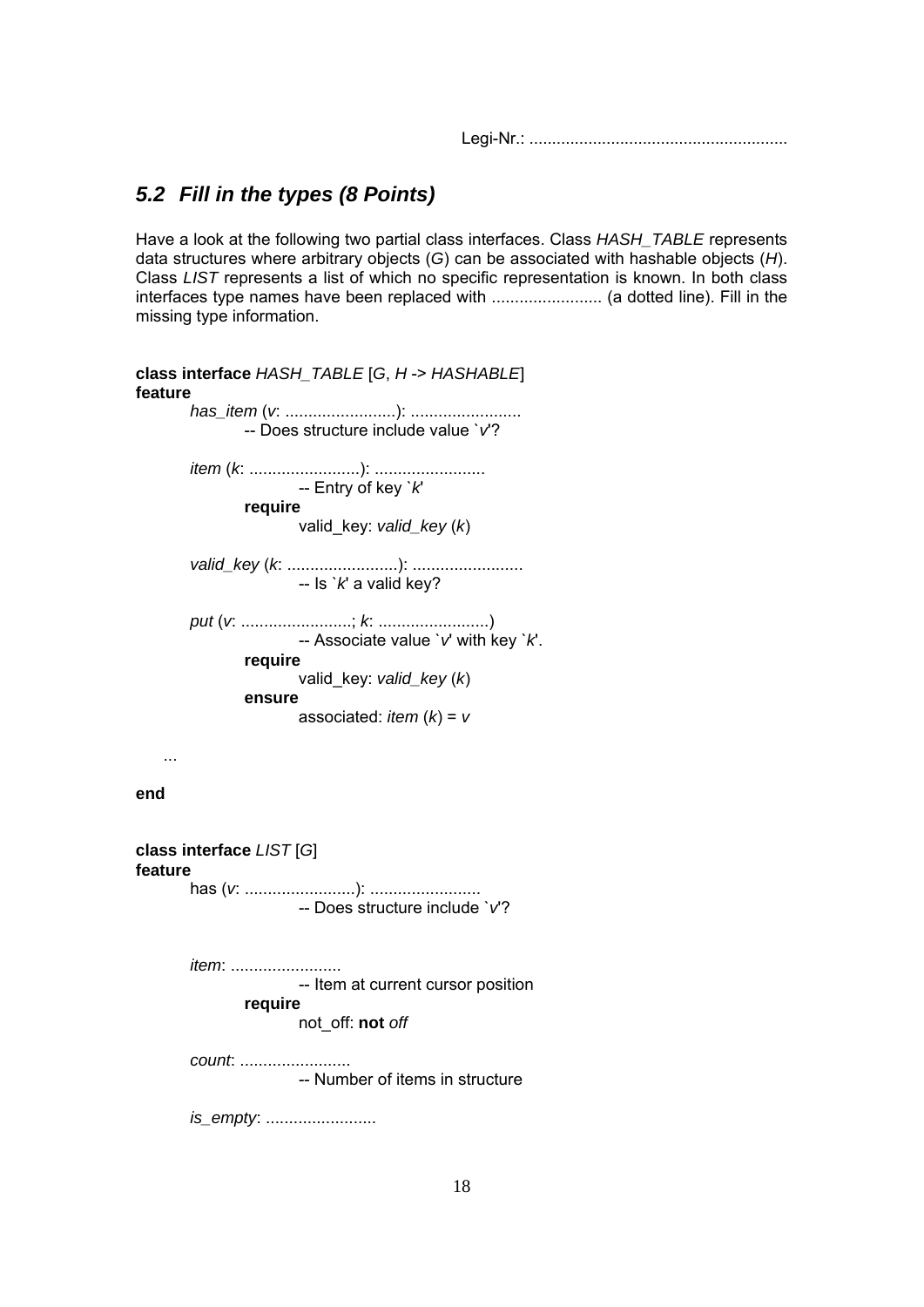Legi-Nr.: ......................................................... -- Is structure empty? *off*: ........................ -- Is there no current item? *force* (*v*: ........................) -- Add `*v*' to end. **ensure** new\_count: *count* = **old** *count* + 1 item\_inserted: *has* (*v*) *append* (*s*: ........................) -- Append a copy of list `*s*'. **require**  argument\_not\_void: *s* /= **Void ensure**  new\_count: *count* >= **old** *count* ...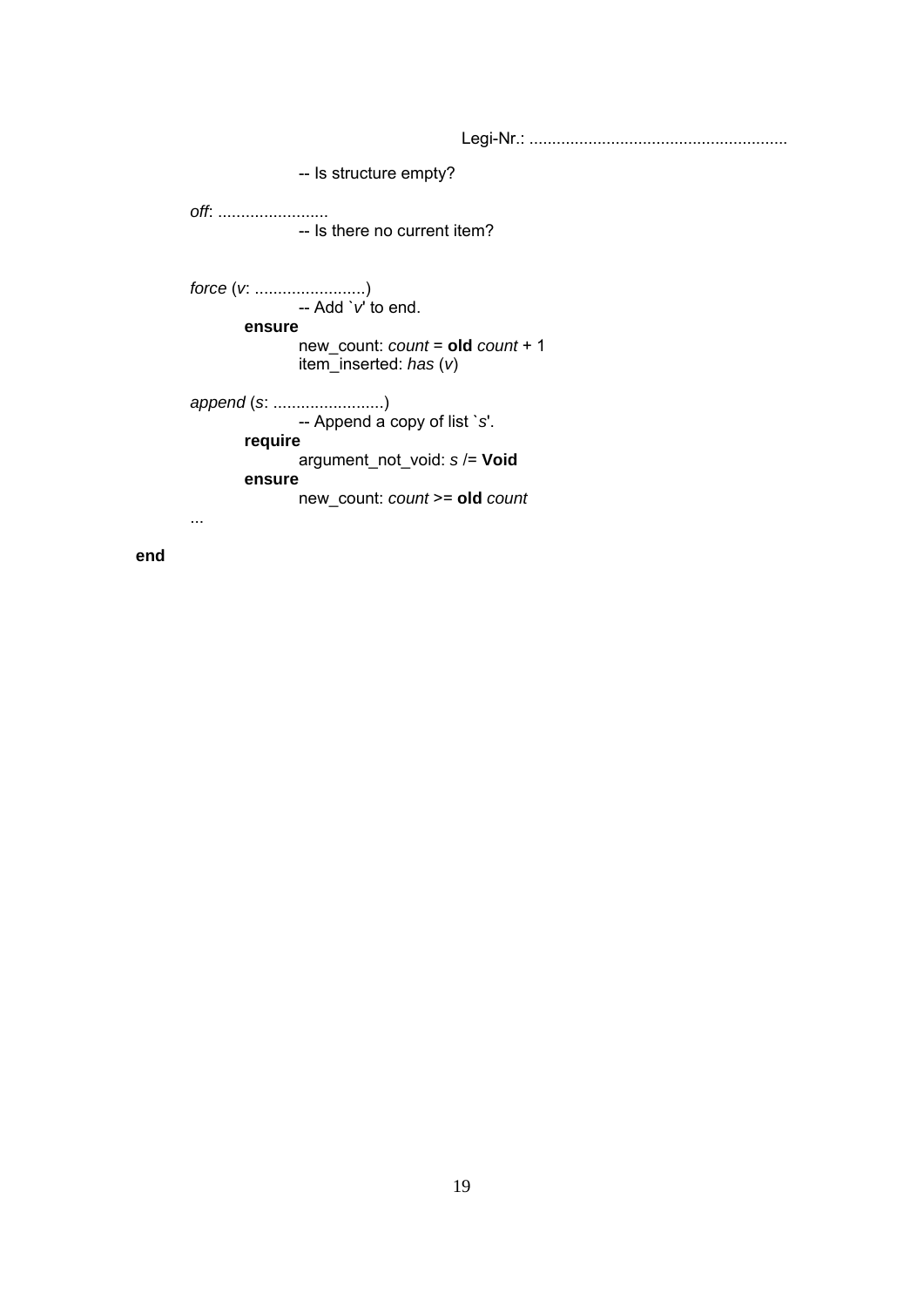## 5.3 Type checking (5 Points)

Given are the two classes from question 5.2 and the following local variables:

table: HASH\_TABLE [INTEGER, STRING] list. LIST [STRING]

(Note that class STRING inherits from class HASHABLE.)

For each of the following statements specify if it will compile or not. If it will not compile explain why not:

| table.put (3, "foo")            |  |
|---------------------------------|--|
|                                 |  |
| table.put (list.item, 3)        |  |
| table.put (3, list.item)        |  |
|                                 |  |
| list.force (table.has ("bar"))  |  |
|                                 |  |
| list.force (table.item ("bar")) |  |
|                                 |  |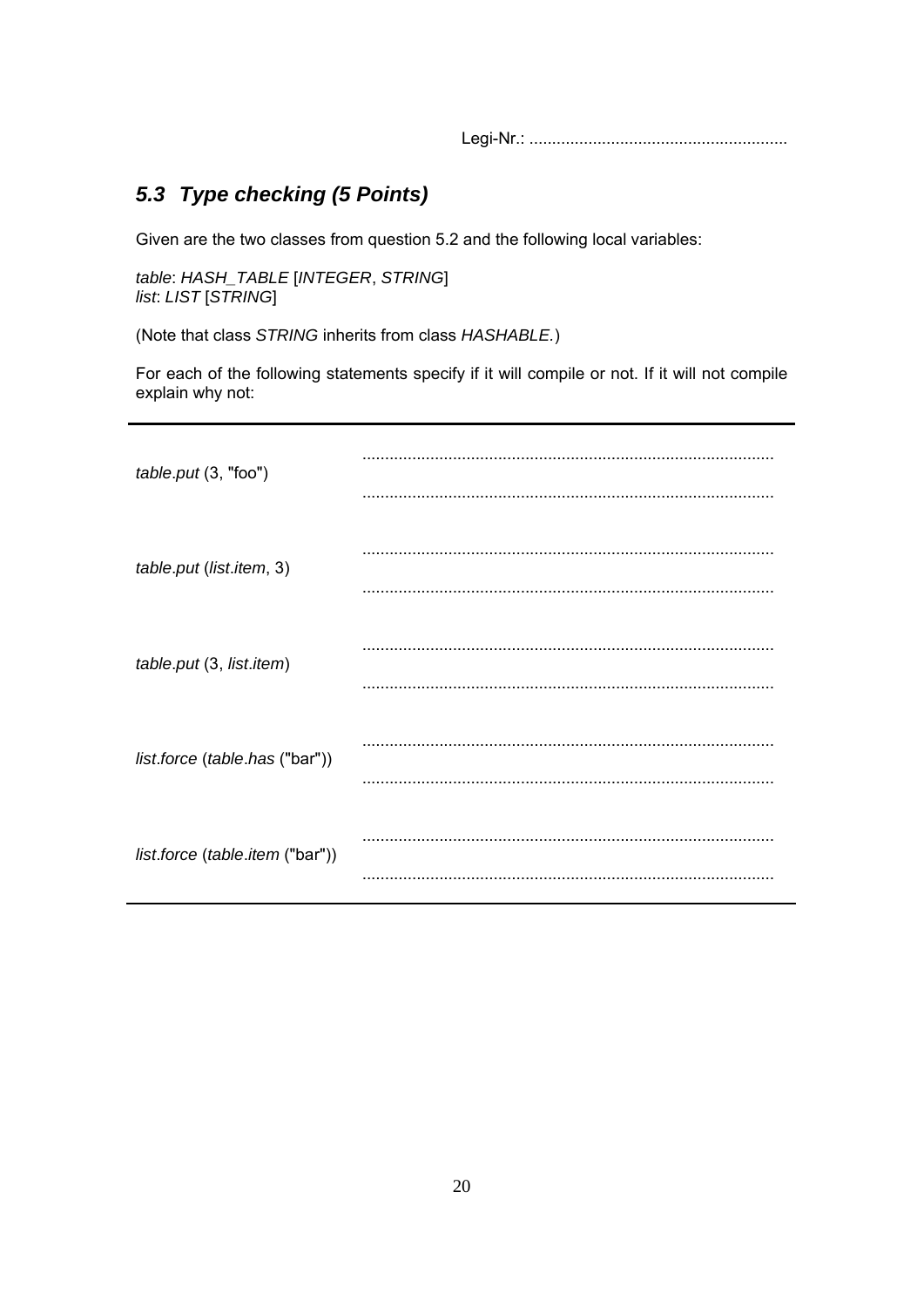# **6 Abstract Data Type (20 points)**

# *6.1 Terminology (6 points):*

For each of the following statements write a "T" if it is true or write an "F" if it is false.

| <b>Answer</b> I | <b>Statement</b>                                                                                                                                                                                                                                                    |
|-----------------|---------------------------------------------------------------------------------------------------------------------------------------------------------------------------------------------------------------------------------------------------------------------|
|                 | An ADT may be defined by functions, axioms and preconditions. The<br>axioms and preconditions express the syntax of a type.                                                                                                                                         |
|                 | An ADT specification is a formal, mathematical description specifying a<br>set of functions applicable to the instances of the type specified.                                                                                                                      |
|                 | An ADT is used to provide a basis for modularizing software with<br>information hiding.                                                                                                                                                                             |
|                 | Object-oriented software construction is the construction of software<br>systems as structured collections of (possibly partial) abstract data<br>type implementations.                                                                                             |
|                 | An ADT is a way of separating the specification and representation of<br>data types. The actual implementation is not defined, and does not<br>affect the use of the ADT.                                                                                           |
|                 | Total functions provide a convenient mathematical model to describe<br>operations which are not always defined. Each operation has a<br>precondition, stating the condition under which the operation will yield a<br>result for any particular candidate argument. |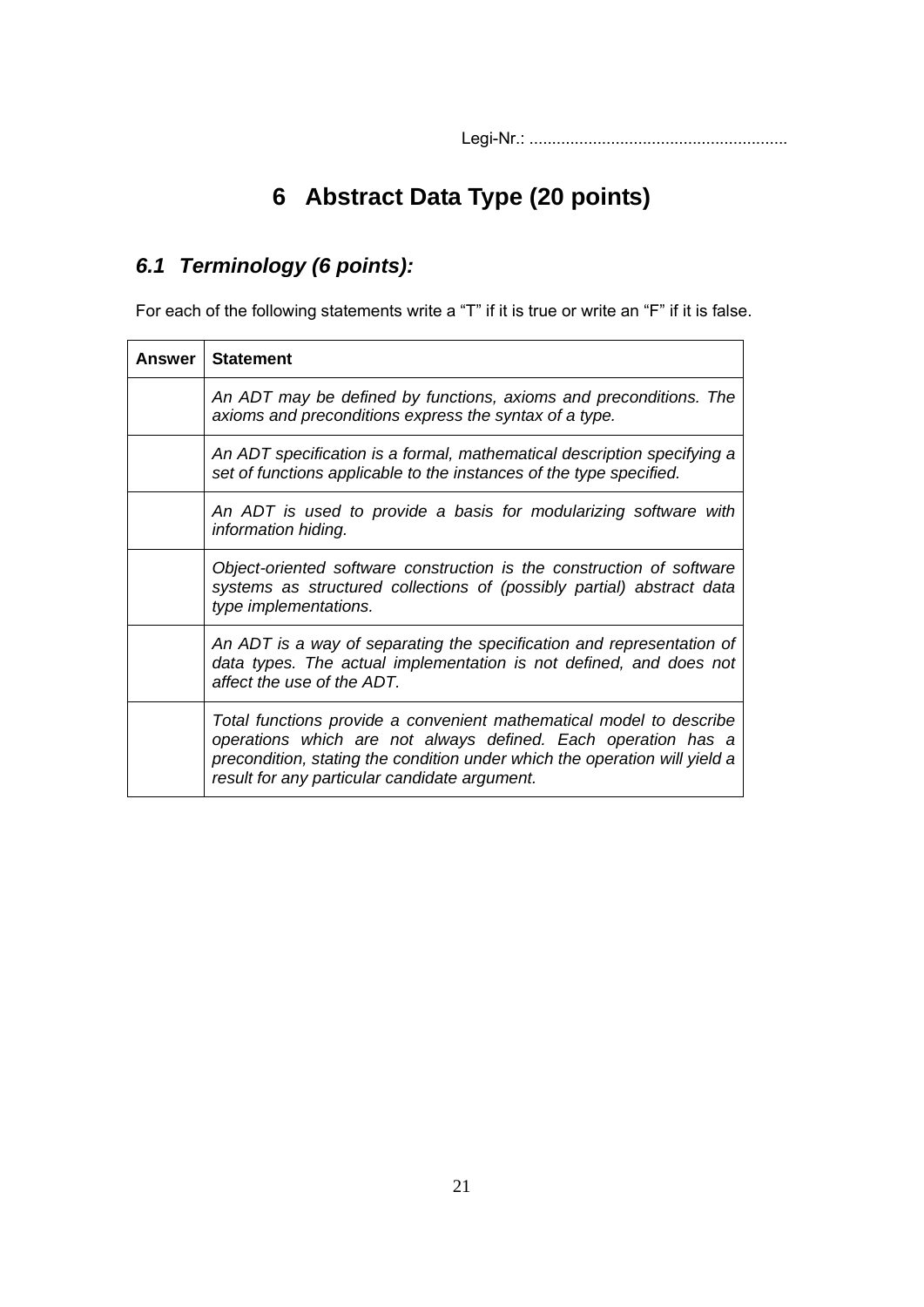## *6.2 Write an ADT (8 points)*

Given is the following partial interface of class *ARRAY* [*G*]. Note that contracts are omitted, but partially suggested by header comments.

### **Creation procedures:**

*make* (*l*, *u*: *INTEGER*)

- -- Create a new array with the lower bound `*l*' and the upper bound `*u*'.
- -- `*l*' must be smaller or equal than `*u*'.

### **Exported features:**

*lower*: *INTEGER*

-- Lower bound

*upper*: *INTEGER*

-- Upper bound

*item* (*i*: *INTEGER*): *G*

-- Value at index `*i*';

- -- `*i*' must be between `*lower*' and `*upper*' (inclusive).
- *put* (*v*: *G*; *i*: *INTEGER*)
	- -- Replace value at index `*i*' with `*v*'.
	- -- `*i*' must be between `*lower*' and `*upper*' (inclusive).

We assume that a newly created array has all its items initialized to the constant *default\_value*. You may use *default\_value* in your ADT without specifying it.

Write an ADT specification for this concept of array. An ADT specification for the concept of queue, as seen in the exercise, appears below and serves as illustration of the ADT notation; use the same notation to express your answer.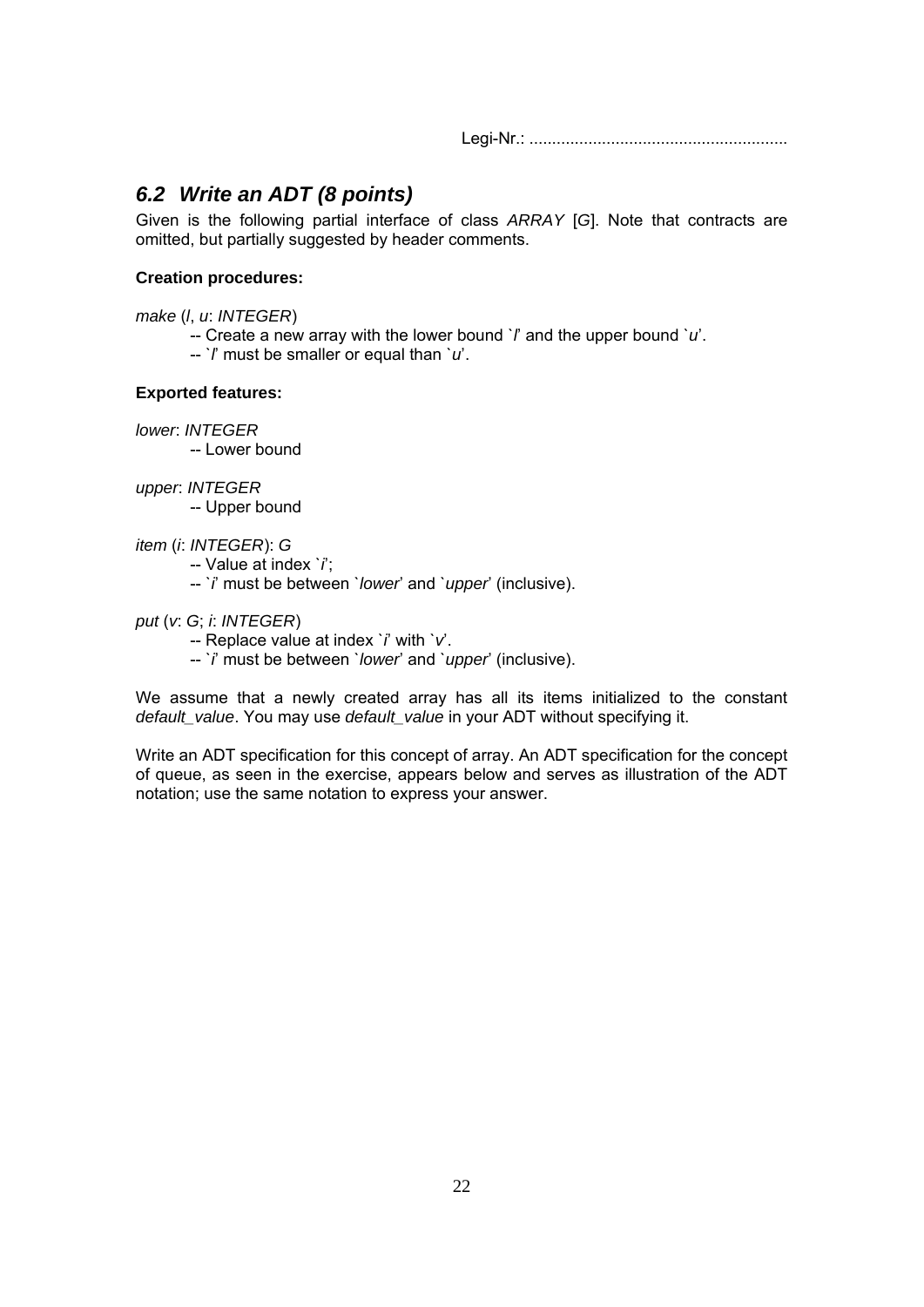| <b>TYPES</b>                                                                                               |  |
|------------------------------------------------------------------------------------------------------------|--|
| QUEUE [G]                                                                                                  |  |
|                                                                                                            |  |
|                                                                                                            |  |
| <b>FUNCTIONS</b>                                                                                           |  |
| put. QUEUE [G] $\times$ G $\rightarrow$ QUEUE [G]                                                          |  |
| remove: $QUEUE[G] \rightarrow QUEUE[G]$                                                                    |  |
| item: QUEUE [G] $\neg \rightarrow G$                                                                       |  |
|                                                                                                            |  |
| empty: QUEUE [G] $\rightarrow$ BOOLEAN                                                                     |  |
| new: QUEUE [G]                                                                                             |  |
| <b>AXIOMS</b>                                                                                              |  |
| For any x: G, q: QUEUE [G]                                                                                 |  |
| <i>item</i> ( <i>put</i> $(q, x)$ ) =                                                                      |  |
| <i>item</i> ( <i>q</i> ) <b>if not</b> empty ( <i>q</i> ) $x$ <b>if</b> empty ( <i>q</i> )                 |  |
|                                                                                                            |  |
| remove (put $(q, x)$ ) =                                                                                   |  |
| $\begin{cases}$ put (remove (q), x) if not empty (q)<br>$\begin{cases} q \text{ if } empty(q) \end{cases}$ |  |
| empty (new)                                                                                                |  |
| not empty (put $(q, x)$ )                                                                                  |  |
|                                                                                                            |  |
| <b>PRECONDITIONS</b>                                                                                       |  |
| remove $(q: \text{QUEUE}[G])$ require not empty $(q)$                                                      |  |
| item (q: $QUEUE[G]$ ) require not empty (q)                                                                |  |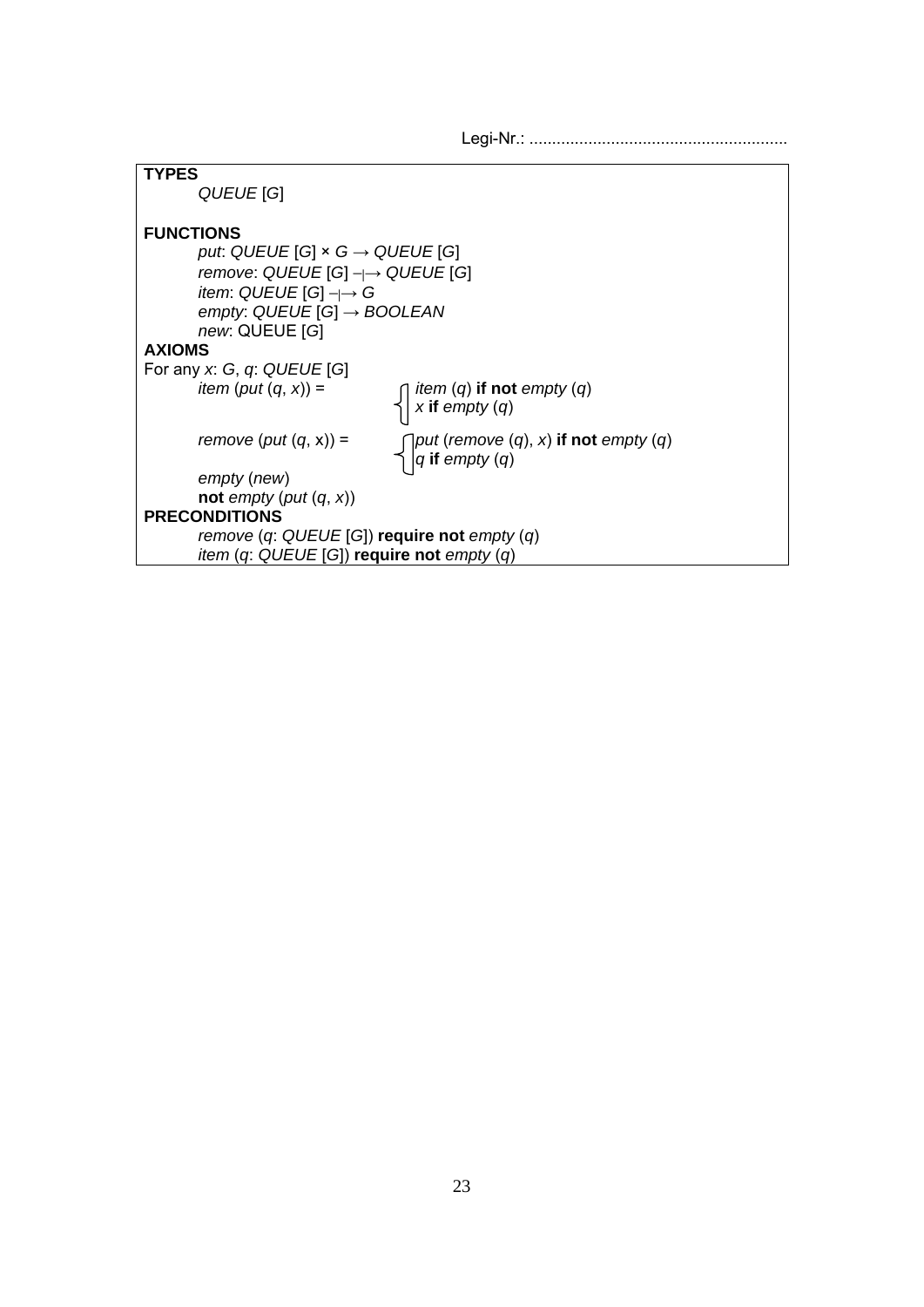TYPES: **FUNCTIONS:** PRECONDITIONS: **AXIOMS:**